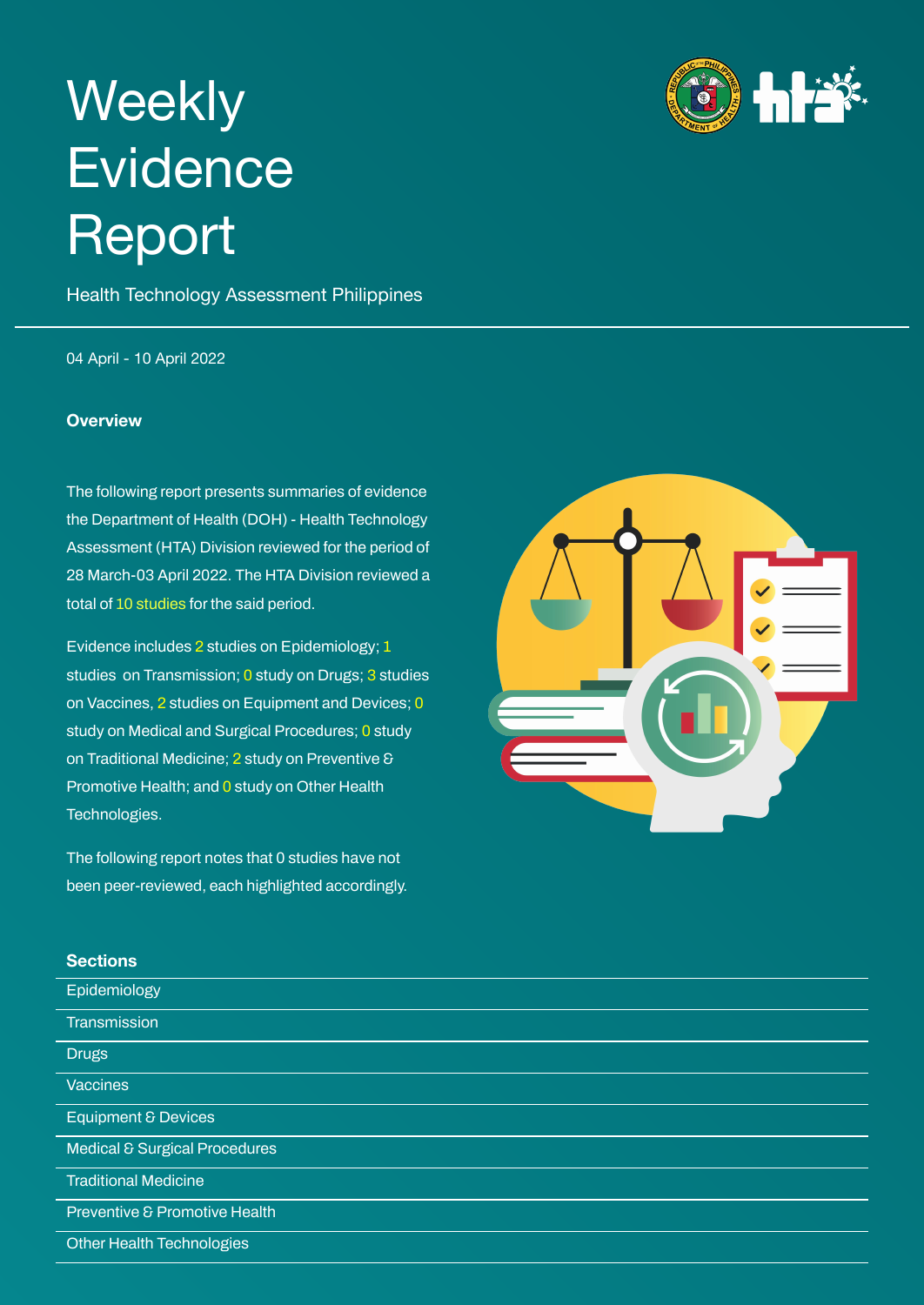### **Evidence on Epidemiology**

#### **Local COVID-19 Tracker: <https://www.doh.gov.ph/covid19tracker> Local COVID-19 Case Tracker: <https://www.doh.gov.ph/covid-19/case-tracker>**

| <b>Date</b>    | Author/s                                                                        | <b>Title</b>                                                              | Journal/<br><b>Article Type</b>                                         | <b>Summary</b>                                                                                                                                                                                                                                                                                                                                                                                                                                                                                                                                                                                                                                                                                                                                                            |
|----------------|---------------------------------------------------------------------------------|---------------------------------------------------------------------------|-------------------------------------------------------------------------|---------------------------------------------------------------------------------------------------------------------------------------------------------------------------------------------------------------------------------------------------------------------------------------------------------------------------------------------------------------------------------------------------------------------------------------------------------------------------------------------------------------------------------------------------------------------------------------------------------------------------------------------------------------------------------------------------------------------------------------------------------------------------|
| 05 Apr<br>2022 | <b>WHO Global</b>                                                               | COVID-19<br>Weekly<br>Epidemiological<br>Update - 29<br><b>March 2022</b> | <b>WHO Global</b><br>(COVID-19<br>Weekly<br>Epidemiologic<br>al Update) | The number of new COVID-19 cases during the<br>$\bullet$<br>week of 28 March through 3 April 2022 observed<br>a decline (16%) for a second consecutive week.<br>During this same period, the number of weekly<br>deaths had a 43% decrease due to an observed<br>artificial spike in deaths, when compared to the<br>previous week.<br>As of 3 April 2022, about 489 million cases and<br>over 6 million deaths were reported globally.<br>The trends reported above should be interpreted<br>$\bullet$<br>caution<br>with<br>as<br>several<br>countries<br>are<br>progressively changing their COVID-19 testing<br>strategies, resulting in lower overall numbers of<br>tests performed and consequently<br>lower<br>numbers of cases detected.                          |
| 7 Apr<br>2022  | European<br>Centre for<br><b>Disease</b><br>Prevention<br>and Control<br>(ECDC) | Country<br>overview report:<br>week 12 2022                               | <b>Situation</b><br>Report                                              | At the end of week 13 (ending at Sunday, 3<br>$\bullet$<br>April), the epidemiological situation in the<br>EU/EEA observed a slowing down from the<br>recent resurgence, which observes that the<br>sustained transmission among older<br>populations that may not translate into rates of<br>severe disease as significant as those seen<br>during the initial Omicron wave. This is despite<br>the continued expansion of BA.2 and the<br>widespread lifting of public health measures.<br>The estimated distribution (median and range of<br>values from 22 countries for weeks 11-12, 14<br>March to 27 March 2022) of variants of concern<br>(VOCs) was 100.0% (63.9-100.0%) for<br>B.1.1.529 (Omicron) and 0.0% (0.0-0.3%, 47<br>detections) for B.1.617.2 (Delta). |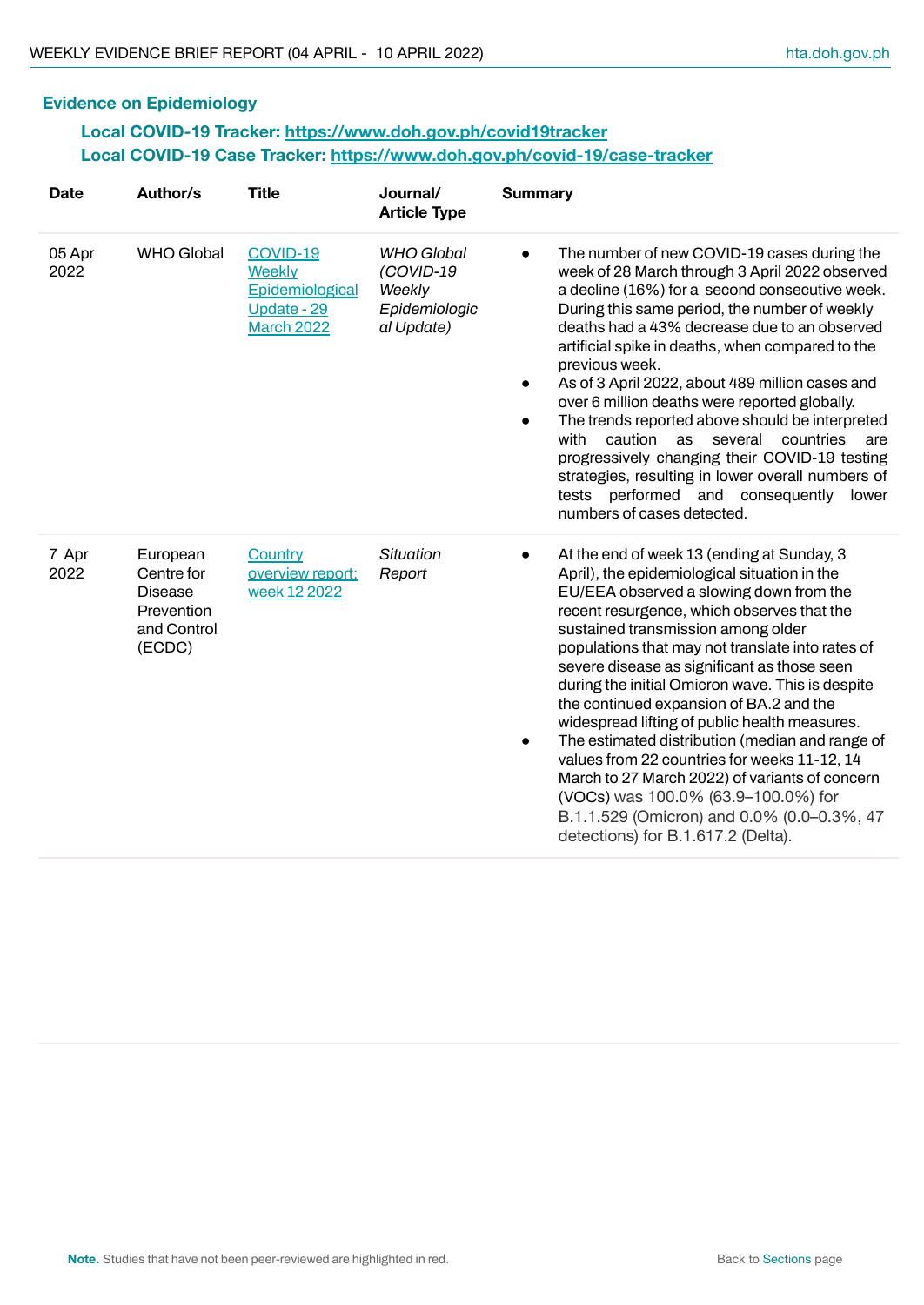# **Evidence on Transmission**

| Date           | Author/s                 | Title                                                                                                                   | Journal/Article<br>Type            | Summary                                                                                                                                                                                                                                                                                                                                                                                                                                                                              |
|----------------|--------------------------|-------------------------------------------------------------------------------------------------------------------------|------------------------------------|--------------------------------------------------------------------------------------------------------------------------------------------------------------------------------------------------------------------------------------------------------------------------------------------------------------------------------------------------------------------------------------------------------------------------------------------------------------------------------------|
| 07 Apr<br>2022 | Chen et<br>al.           | Measurement of<br>contagion spatial<br>spread<br>probability in<br><u>public places: A</u><br>case study on<br>COVID-19 | Applied<br>Geography/Case<br>study | This study proposed a new spatial<br>$\bullet$<br>probability algorithm method of epidemic<br>infection using improved Wasserstein<br>distance algorithm and Monte Carlo<br>simulation.<br>Based on the detailed geographic data of<br>$\bullet$<br>COVID-19 cases and public places of<br>Wuhan, public buildings such as<br>restaurants and hospitals in the city are<br>more likely to be the public places of<br>COVID-19 spread, with a probability of<br>more than 95 percent. |
|                | <b>Evidence on Drugs</b> |                                                                                                                         |                                    |                                                                                                                                                                                                                                                                                                                                                                                                                                                                                      |
| Date           | Author/<br>s             | <b>Title</b>                                                                                                            | Journal/Article<br>Type            | Summary                                                                                                                                                                                                                                                                                                                                                                                                                                                                              |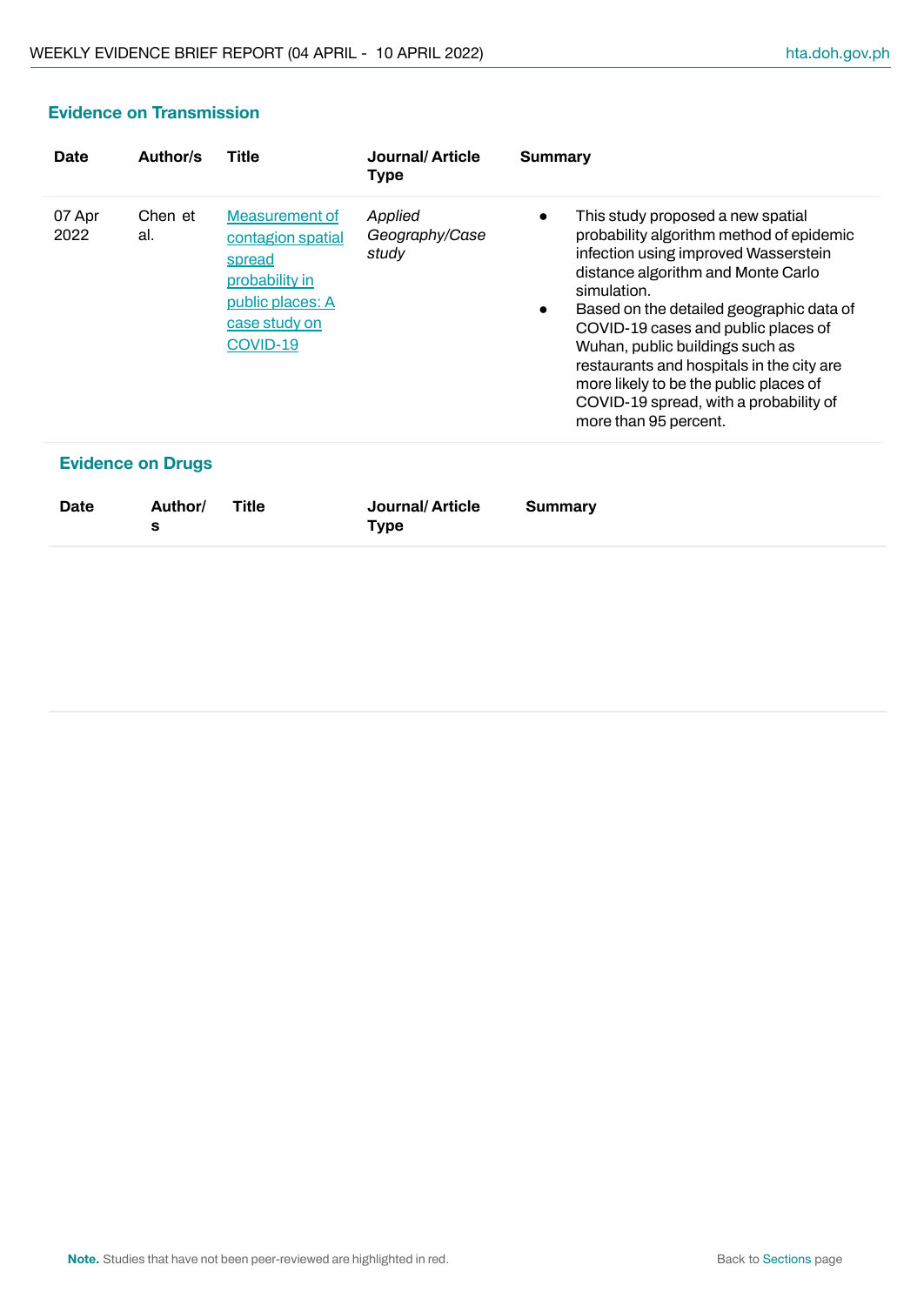#### **Evidence on Vaccines**

**Bloomberg Vaccine Tracker: <https://www.bloomberg.com/graphics/covid-vaccine-tracker-global-distribution/> WHO COVID-19 Vaccine Tracker: <https://www.who.int/publications/m/item/draft-landscape-of-covid-19-candidate-vaccines>**

| <b>Date</b>    | <b>Author/s</b>  | <b>Title</b>                                                                                                                                                                                              | Journal/Article Type                                                                 |                        | <b>Summary</b>                                                                                                                                                                                                                                                                                                                                                                                                                                                                                                                                                                                                                                                                                                                                       |
|----------------|------------------|-----------------------------------------------------------------------------------------------------------------------------------------------------------------------------------------------------------|--------------------------------------------------------------------------------------|------------------------|------------------------------------------------------------------------------------------------------------------------------------------------------------------------------------------------------------------------------------------------------------------------------------------------------------------------------------------------------------------------------------------------------------------------------------------------------------------------------------------------------------------------------------------------------------------------------------------------------------------------------------------------------------------------------------------------------------------------------------------------------|
| 04 Apr<br>2022 | Celeste et<br>al | <b>Humoral</b><br>response to<br>Coronavirus<br>Disease-19<br>vaccines is<br>dependent on<br>dosage and<br>timing of<br>rituximab in<br>patients with<br>rheumatoid<br>arthritis                          | Rheumatology<br>(Oxford)/Single-center<br>observational study                        | $\bullet$<br>$\bullet$ | The study investigated the humoral<br>response to vaccines in rheumatoid<br>arthritis (RA) patients treated with<br>rituximab. After two-dose vaccination,<br>the response rate was significantly<br>better for patients receiving 200 mg<br>$(n = 31, 45\%)$ rituximab compared with<br>1000 mg (n = 98, 26%; OR 3.07, 95%<br>CI 1.14-8.27,).<br>Increased time between latest<br>rituximab infusion and complete<br>vaccination and 200 mg as latest dose<br>were associated with a better response<br>to COVID-19 vaccination which can be<br>considered when trying to increase<br>vaccine response after rituximab in RA<br>patients                                                                                                            |
| 08 Apr<br>2022 | Block et al.     | Cardiac<br>Complications<br><b>After</b><br>SARS-CoV-2<br><b>Infection and</b><br><b>mRNA</b><br>COVID-19<br>Vaccination -<br>PCORnet,<br><b>United States,</b><br><b>January</b><br>2021-January<br>2022 | Morbidity and Mortality<br><b>Weekly Reports</b><br>(MMWR)/Cross-sectio<br>nal study | $\bullet$<br>$\bullet$ | Using electronic health record (EHR)<br>data from 40 U.S. health care systems<br>from 1 January 2021 - 31 January<br>2022, incidences of cardiac outcomes<br>such as myocarditis; myocarditis or<br>pericarditis; and myocarditis,<br>pericarditis, or multisystem<br>inflammatory syndrome (MIS) among<br>individuals aged >5 who had<br>SARS-CoV-2 infection<br>The incidence of cardiac outcomes<br>after mRNA vaccination was evidently<br>higher after SARS-CoV-2 infection<br>than after first, second, or unspecified<br>dose of mRNA vaccination for all other<br>groups by sex and age (RR 2.2 -115.2).<br>The findings support the continued use<br>of mRNA COVID-19 vaccines among<br>all eligible persons aged 5 years old<br>and above. |
| 09 Apr<br>2022 | Schell et al     | <b>Humoral</b><br>Immunogenicity<br>of 3 COVID-19<br><b>Messenger RNA</b><br><b>Vaccine Doses in</b><br><b>Patients With</b><br><b>Inflammatory</b><br><b>Bowel Disease</b>                               | Inflammatory Bowel<br>Diseases//Multicenter<br>prospective<br>nonrandomized study    |                        | A total of 139 patients with<br>inflammatory bowel disease (IBD)<br>displayed humoral immune response<br>with a third COVID-19 messenger RNA<br>vaccine. The median antibody<br>concentrations were higher after the<br>third those than after the completion of<br>two-dose series only.                                                                                                                                                                                                                                                                                                                                                                                                                                                            |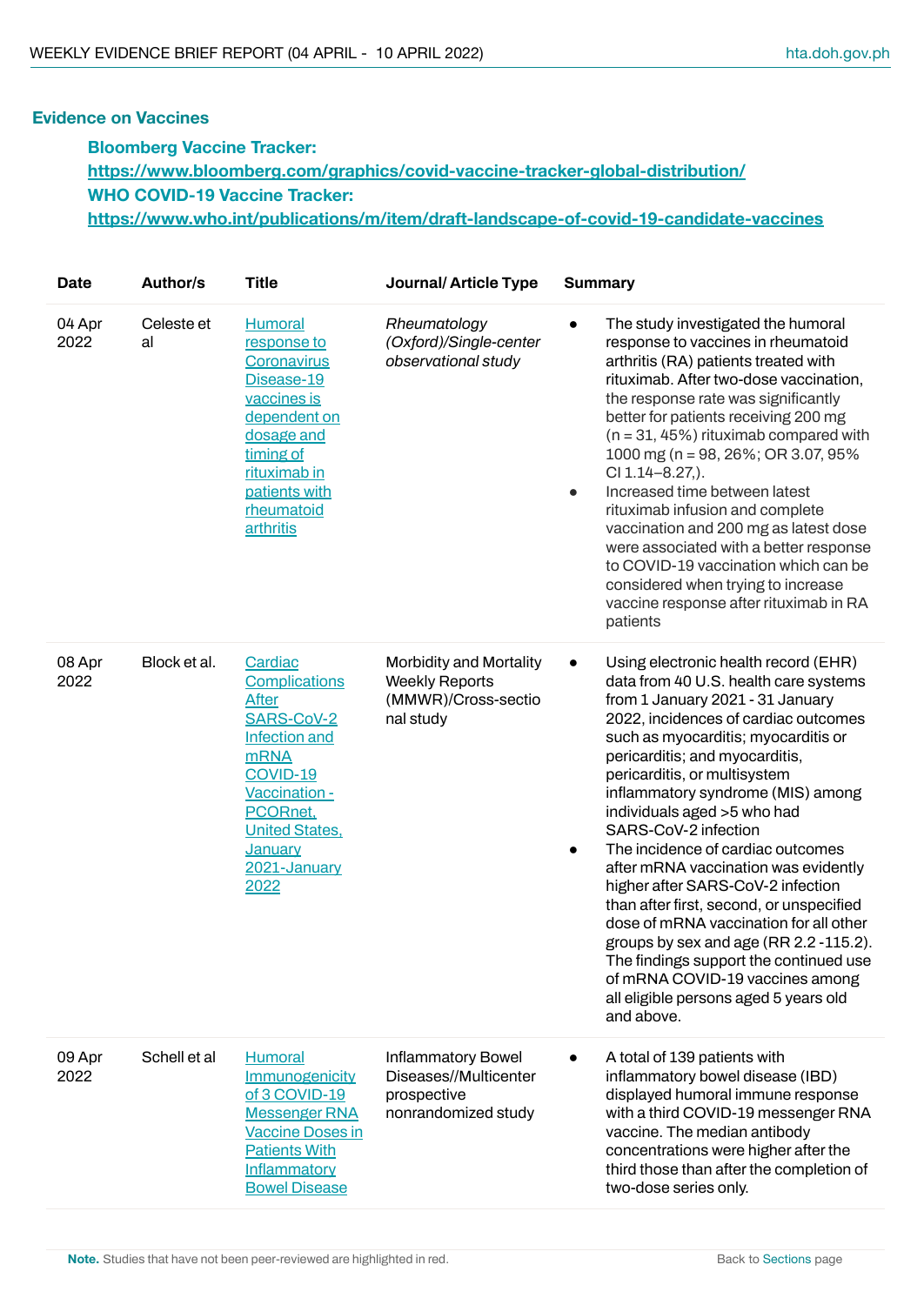|  | <b>Evidence on Equipment and Devices</b> |  |
|--|------------------------------------------|--|
|--|------------------------------------------|--|

| Date           | Author/s          | <b>Title</b>                                                                                                                      | Journal/<br><b>Article Type</b>                                                         | <b>Summary</b>                                                                                                                                                                                                                                                                                                                                                                                                                                                                                                                                                               |
|----------------|-------------------|-----------------------------------------------------------------------------------------------------------------------------------|-----------------------------------------------------------------------------------------|------------------------------------------------------------------------------------------------------------------------------------------------------------------------------------------------------------------------------------------------------------------------------------------------------------------------------------------------------------------------------------------------------------------------------------------------------------------------------------------------------------------------------------------------------------------------------|
| 04 Apr<br>2022 | Anagoni<br>et al. | <b>Effect of delay in</b><br>processing and<br>storage<br>temperature on<br>diagnosis of<br>SARS-CoV-2 by<br><b>RTPCR</b> testing | Indian Journal<br>of Medical<br>Microbiology/<br>Case-Control<br>Observational<br>Study | This study was conducted to evaluate the<br>effect of sample storage conditions at<br>different temperatures on the results of<br>RT-PCR test. A total of 126 samples<br>(45.8%) tested positive while 149 tested<br>negative (N=275). All samples were<br>aliquoted into two, stored at 4C and room<br>temperature which were tested by RT-PCR<br>every 24 hours up to five days. There was<br>no significant difference between the two<br>temperature setting.                                                                                                            |
| 09 Apr<br>2022 | Denzler<br>et al. | Rapid comparative<br>evaluation of<br><b>SARS-CoV-2 rapid</b><br>point-of-care<br>antigen tests                                   | Infection/Techni<br>cal report                                                          | Among 32 SARS-CoV-2 antigen<br>point-of-care tests (AgPOCTs) tested, the<br>study observe sensitivity differences<br>across a broad range of viral loads (9.8 x<br>108 to 1.8 x 105 SARS-CoV-2 genome<br>copies per ml). 23 AgPOCTs detected the<br>Ct25 test sample $(1.6 \times 106$ copies/ml),<br>while only five tests detected the Ct28 test<br>sample $(1.8 \times 105$ copies/ml).<br>In the low-range of analytical sensitivity, we<br>$\bullet$<br>found three saliva spit tests only delivering<br>positive results for the Ct21 sample (2.7 x<br>107 copies/ml). |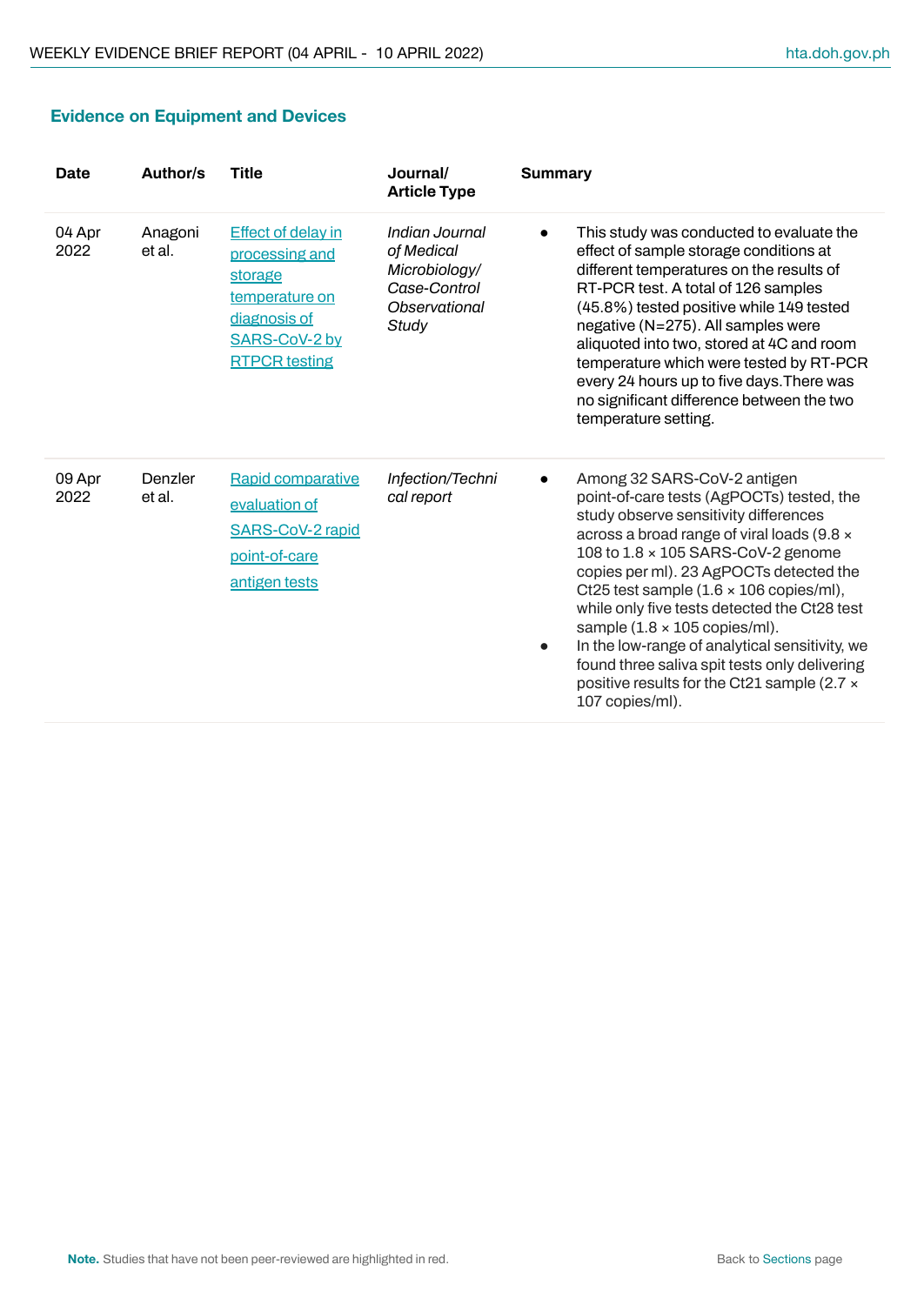# **Evidence on Traditional Medicine Date Author/s Title Journal/ Article Type Summary – – – – –**

#### **Evidence on Preventive & Promotive Health**

| <b>Date</b>    | Author/s           | <b>Title</b>                                                                                                                                 | Journal/ Article<br><b>Type</b>                                     | <b>Summary</b>                                                                                                                                                                                                                                                                                                                                                                                                                                                                                                                                                                                                                                              |
|----------------|--------------------|----------------------------------------------------------------------------------------------------------------------------------------------|---------------------------------------------------------------------|-------------------------------------------------------------------------------------------------------------------------------------------------------------------------------------------------------------------------------------------------------------------------------------------------------------------------------------------------------------------------------------------------------------------------------------------------------------------------------------------------------------------------------------------------------------------------------------------------------------------------------------------------------------|
| 04 Apr<br>2022 | Abuhammad<br>et al | Depression, stress,<br>anxiety among<br>jordanian people<br>during COVID-19<br>pandemic: A<br>survey-based study                             | Informatics in<br>Medicine<br>Unlocked/<br>Cross-sectional<br>study | Among Jordanians (n=1587), the total<br><b>Depression Anxiety Stress Scales</b><br>(DASS) score was, $32.7 \pm 0.67$ . The<br>DASS scale showed significantly high<br>scores for stress, anxiety, and<br>depression in the groups that<br>perceived a moderate-high probability<br>of infection with COVID-19 ( $P < 0.05$ ).<br>The stress score was greater ( $P <$<br>0.001) in the men $(11.39 \pm 0.469)$<br>compared to the women $(10.74 \pm$<br>$0.33$ ).<br>Many Jordanians experienced<br>moderate to severe depression, stress<br>and anxiety during the COVID-19<br>which was relatively associated with<br>the sex and age of the respondents. |
| 04 Apr<br>2022 | Abdeen             | A web-based<br>cross-sectional<br>study assessing the<br>impact of COVID-19<br>on the mental health<br>of radiology staff in<br>Saudi Arabia | PLoS Onet/<br>Cross-sectional<br>study                              | A total of 168 radiology staff in Saudi<br>Arabia participated in an online survey.<br>The results indicated that 53.05% and<br>57.14% of the participants were<br>experiencing mild to severe symptoms<br>of anxiety and depression,<br>respectively.<br>The findings also indicate that more<br>than 70% of the radiology staff<br>respondents were concerned about<br>the insufficient protective measures<br>and the risk of infection                                                                                                                                                                                                                  |